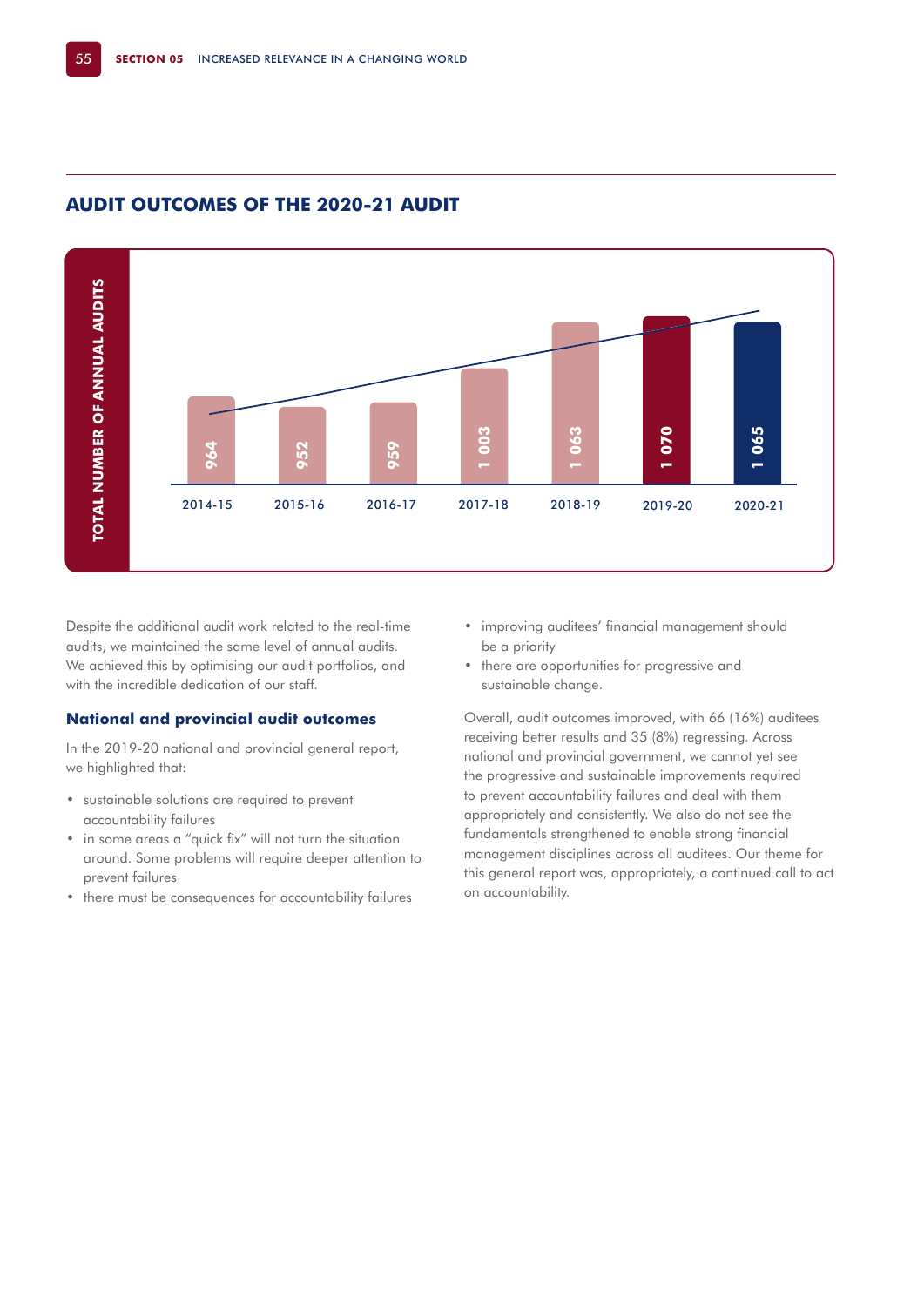

## **Local government audit outcomes**

The 2019-20 local government audit outcomes show a net decline among our auditees. Forty-one auditees (16%) improved their audit outcomes while 51 auditees (20%) regressed. The number of auditees that received clean audit outcomes increased slightly.

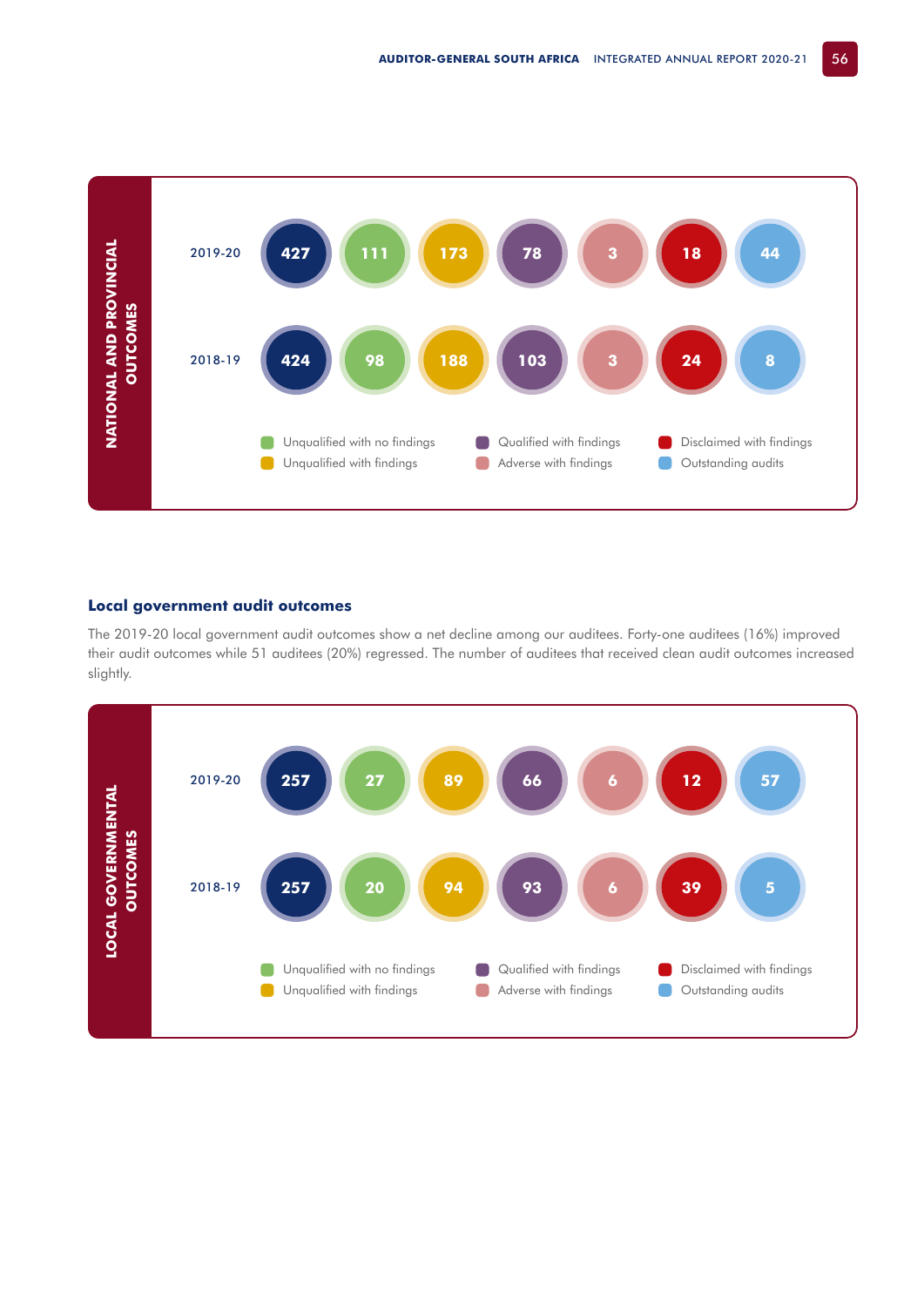## **Audits completed within the legislated timelines**

In response to the national lockdown and the impact on the auditees' financial management functions governed by the Public Finance Management Act 1 of 1999, the minister of finance issued an exemption from complying with deadlines contained in the Act. The deadline for submission of annual financial statements from national and provincial auditees was extended from 31 May 2020 to 31 July 2020.

The minister of finance also exempted municipalities and municipal entities from complying with the deadlines of the Municipal Finance Management Act 56 of 2003. The deadline was moved from 31 August 2020 to 31 October 2020.

These extended timelines had an impact on the date that auditees submitted their financial statements to the AGSA. Our initiatives to improve our audit report timelines, such as the audit milestones and project management training, had to be adjusted to respond to these extended timelines. We appreciate the support of our auditees and their leadership, and applaud them for keeping on course in these difficult times.



The ripple effect of the legislated delays continued into the 2020-21 national and provincial audit cycle undertaken in 2021, as teams worked on local government audits at the same time as the national and provincial audits commenced.

The upcoming local government elections are subtly starting to cause more pushbacks on negative audit outcomes from auditees.

The continued pressure in the audit environment, especially in light of the third wave of the pandemic, is likely to have an impact on the next two audit cycles.

## **Delivering audits through multidisciplinary teams**

Multidisciplinary teams harmonise a diversity of skills and expertise from regularity, information systems, investigations and performance auditors. This created well-rounded teams that showed an understanding of our auditees' businesses, enabling them to navigate the complexities of an environment associated with high expenditure and greater audit risk.



On average, we completed a combined 55% of audits within legislated timelines. At 68% completion, national and provincial audits performed better, with local government audits at 28% completion. The delays in national and provincial audits placed the local government audit cycle under further stress and compounded the problem of delayed audit sign-off.

The pandemic played a large role in audits not being completed on time, as the audit teams often had to respond to their own and auditee infections, isolation periods and



- information technology governance
- risks and controls systems
- data analytics
- information security
- financial fraud and investigations
- key government sectors, and includes health professionals, economists, education specialists and engineers.

The Specialised Audit Services (SAS) portfolio consists of the Information Systems Auditing business unit (ISABU), the Investigation business unit (IBU) and the Performance Audit business unit (PABU). SAS's contribution to audit risk assessment, fraud data analytics and specialised auditee knowledge added deeper audit insight and improved efficiencies. Their support included areas such as:

- data analytics on general controls and evaluating large volumes of data on high-risk transactions (ISABU)
- supply chain management contract reviews, forensic data analytics and fraud risk engagements (IBU)